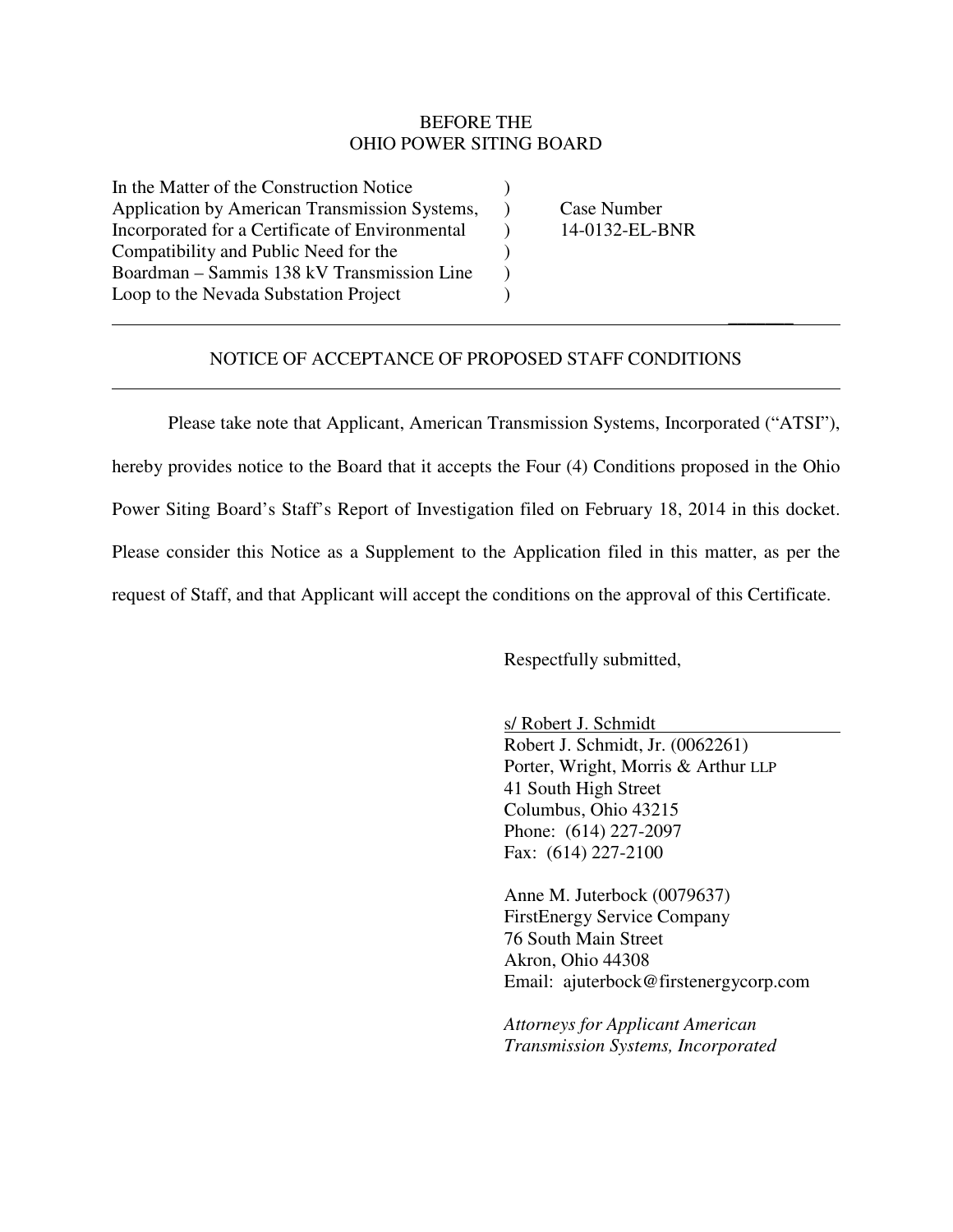## CERTIFICATE OF SERVICE

 I hereby certify that a copy of the foregoing "Notice of Acceptance of Proposed Staff Conditions " was served upon the following persons by electronic filing on February 25, 2014 and subsequently mailing a copy, postage prepaid, addressed to:

> Christine Pirik, Esq. Attorney Examiner Public Utilities Commission of Ohio 180 E. Broad Street, 12th Floor Columbus, Ohio 43215

Bill Wright, Esq. Section Chief Office of the Attorney General of Ohio Public Utilities Section 180 East Broad Street Columbus, Ohio 43215-3793

Klaus Lambeck, Chief Facilities, Siting & Environmental Analysis Division Ohio Power Siting Board 180 East Broad Street Columbus, Ohio 43266-0573

> s/ Robert J. Schmidt Robert J. Schmidt

COLUMBUS/1710114v.1